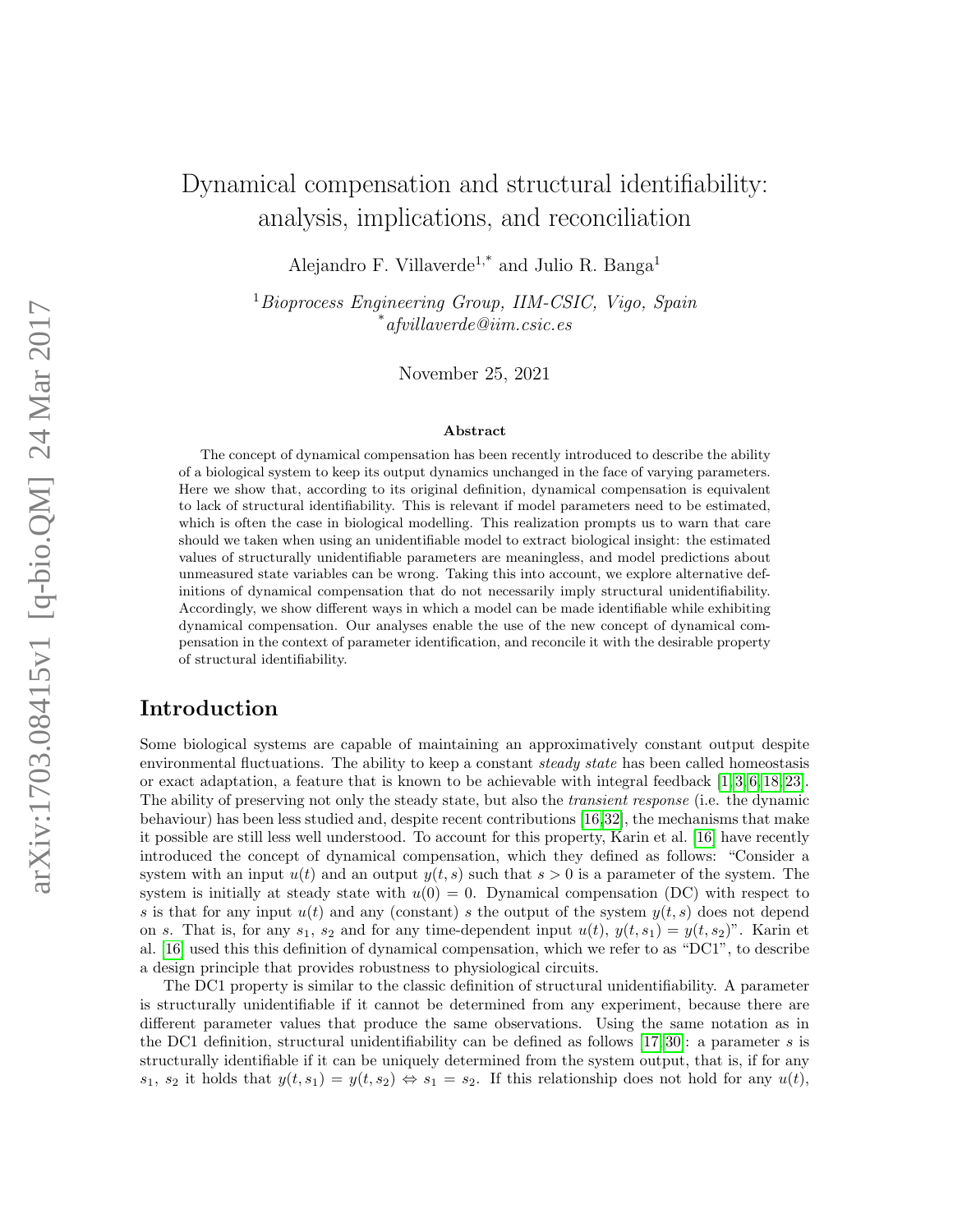even in a small neighbourhood of s, the parameter is structurally unidentifiable. Thus, DC1 can be considered as a particular case of structural unidentifiability, with the additional requirement that the system is initially at steady state and with zero input [\[22,](#page-13-4) [28\]](#page-13-5).

Structural identifiability (SI) is a well-established concept with a long history of applications in the biological sciences [\[4\]](#page-12-3). It was developed primarily by researchers working on the interface between biology and systems and control theory, long before the term "systems biology" became popular [\[10\]](#page-12-4). Beginning with its original conception, it was recognized that structural identifiability is concerned with the theoretical existence of unique solutions and therefore is, strictly speaking, a mathematical a priori problem [\[13\]](#page-13-6). Solutions to a priori problems depend only on the models structure (that is, the set of differential equations describing the dynamics of the system – with the dependence on the inputs – and the observation function that defines the measured variables) and not on the quality or quantity of the measurements the model is endeavouring to describe. This means that a priori problems can be interrogated and completely understood before performing any experiments. Such interrogation is important: choosing a model structure is always based on arbitrary decisions that can have functional consequences, so testing structural properties allows us to detect defects in the chosen model structure before conducting further analysis [\[30\]](#page-14-1). For further information about the available methodologies for structural identifiability analysis we refer the reader to recent reviews and comparisons [\[7,](#page-12-5) [11,](#page-13-7) [19,](#page-13-8) [20,](#page-13-9) [26\]](#page-13-10) and references therein.

It should be noted that DC1 and structural unidentifiability are equivalent if we adopt a terminology commonly used in biological modelling, according to which the word "parameter" means a constant whose value is in general unknown [\[10\]](#page-12-4). If all the parameters are assumed to be known, this equivalence does not apply because parameters are not being identified. However, in practice models usually contain a number of unknown parameters, whose values need to be determined. Even in those cases when parameter values can be obtained from the literature, they usually need to be reconciled with experimental data by some identification procedure based on input-output data [\[2,](#page-12-6) [15,](#page-13-11) [24\]](#page-13-12). Thus, in realistic situations the correspondence between dynamical compensation and structural unidentifiability is relevant. In this context, lack of structural identifiability is typical of overly complex models, that is, those containing more parameters than can be supported by the evidence even in the utopian case of perfect measurements. As a consequence, the estimated values of structurally unidentifiable parameters are biologically meaningless. Structural identifiability is considered a prerequisite and necessary condition for the success of any parameter estimation procedure [\[10,](#page-12-4) [20,](#page-13-9) [29\]](#page-13-13). Furthermore, the use of a structurally unidentifiable model for predicting the time course of system variables that cannot be directly measured can produce wrong results [\[8\]](#page-12-7). Hence, the usefulness of a model for obtaining biological insight is compromised if structural identifiability is not taken into account.

In this paper we begin by illustrating the correspondence between the definition of dynamical compensation (DC1) and structural unidentifiability [\[22,](#page-13-4) [28\]](#page-13-5), using the same case studies as in the original publication [\[16\]](#page-13-2). Then we suggest a more complete definition (DC2) drawing from ideas implicit in [\[16\]](#page-13-2). After discussing the implications that lack of structural identifiability has in biological modelling, we argue that it is important to assess, and ideally enforce, the structural identifiability of a model before using it to extract insights about the corresponding biological system. Given that structural identifiability is a desirable model property, we enquire whether it is possible to reconcile the concept of dynamical compensation with it. We provide a positive answer by suggesting an alternative definition of dynamical compensation (DC-Id) which does not necessarily imply lack of structural identifiability, and preserves the intended meaning of the DC concept. Using for illustrative purposes one of the circuits proposed by Karin et al. [\[16\]](#page-13-2), we explore different modelling choices, show how they affect the identifiability of the model, and propose feasible alternatives that lead to structurally identifiable models with dynamical compensation.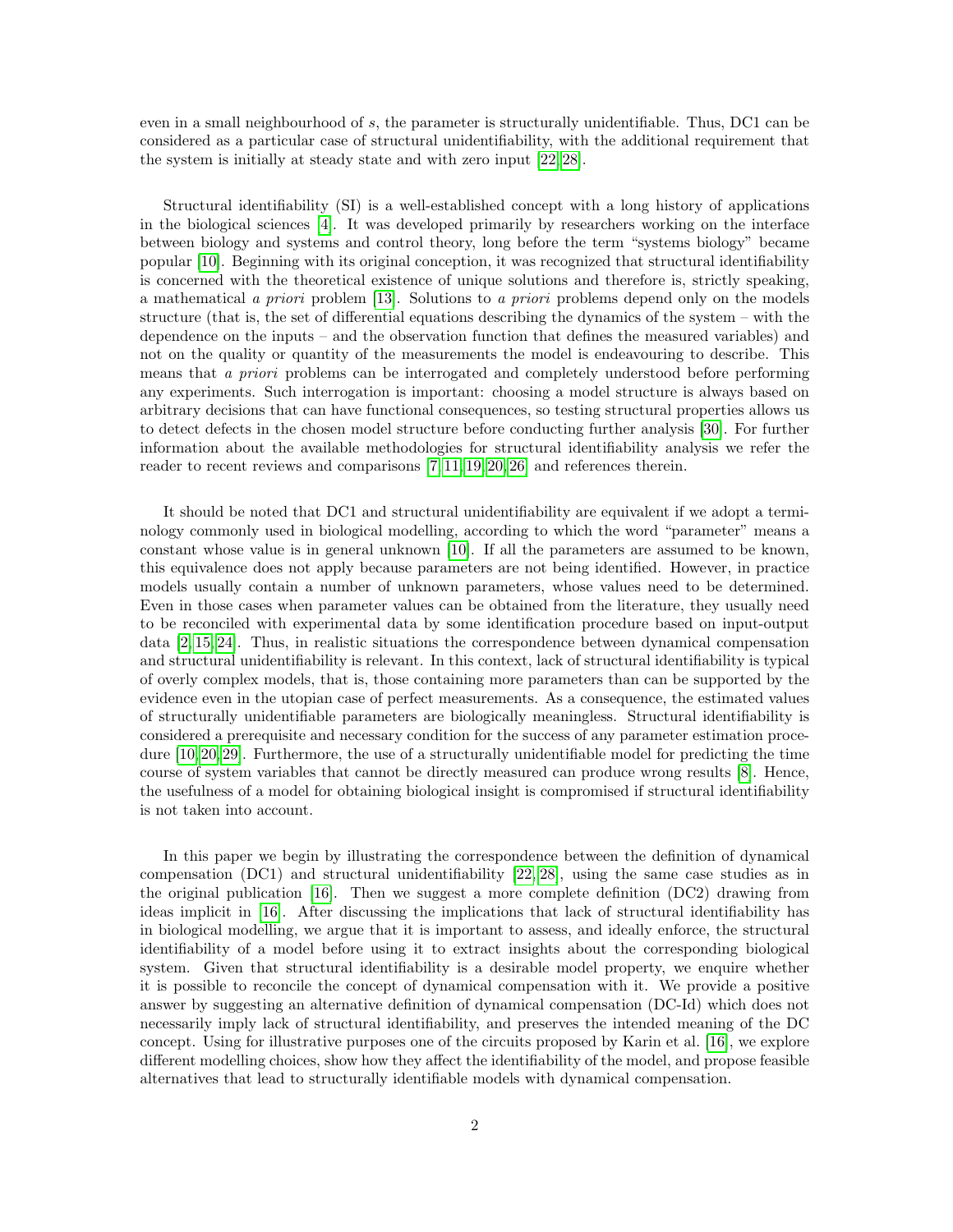

<span id="page-2-0"></span>Figure 1: Physiological systems used as case studies by Karin et al. [\[16\]](#page-13-2). Parameters p and s (or  $s_i$ ) represent gain constants of the feedback loops present in the circuits.

## Results

### The original definition of dynamical compensation (DC1) is equivalent to structural unidentifiability

It was noted in the Introduction that, according to its original definition (DC1), dynamical compensation is equivalent to structural unidentifiability. Here we demonstrate this equivalence by interrogating the structural identifiability of the parameters of the four case studies presented in [\[16\]](#page-13-2). They are the circuits shown in Figure 1; they model possible regulatory mechanisms and are described by ordinary differential equations (ODEs). Since some of these models are nonlinear (C and D) and, in one case, also non-rational (circuit D), we used the STRIKE-GOLDD tool [\[29\]](#page-13-13), which is capable of analysing the structural identifiability of this type of systems. More details about the models and their analyses are provided in the Methods and Models section.

The parameters  $(p, s)$  of the two models exhibiting dynamical compensation – i.e. the hormone circuit of Fig. 1C and the  $\beta$ IG model of Fig. 1D – are structurally unidentifiable, while in the models that have exact adaptation but not dynamical compensation  $-$  i.e. the ones shown in Fig. 1A and 1B – those parameters are identifiable. Likewise, parameters  $(\alpha, c, \gamma)$  in the  $\beta$ IG model are structurally identifiable, as might be expected given that the model does not have dynamical compensation with respect to them.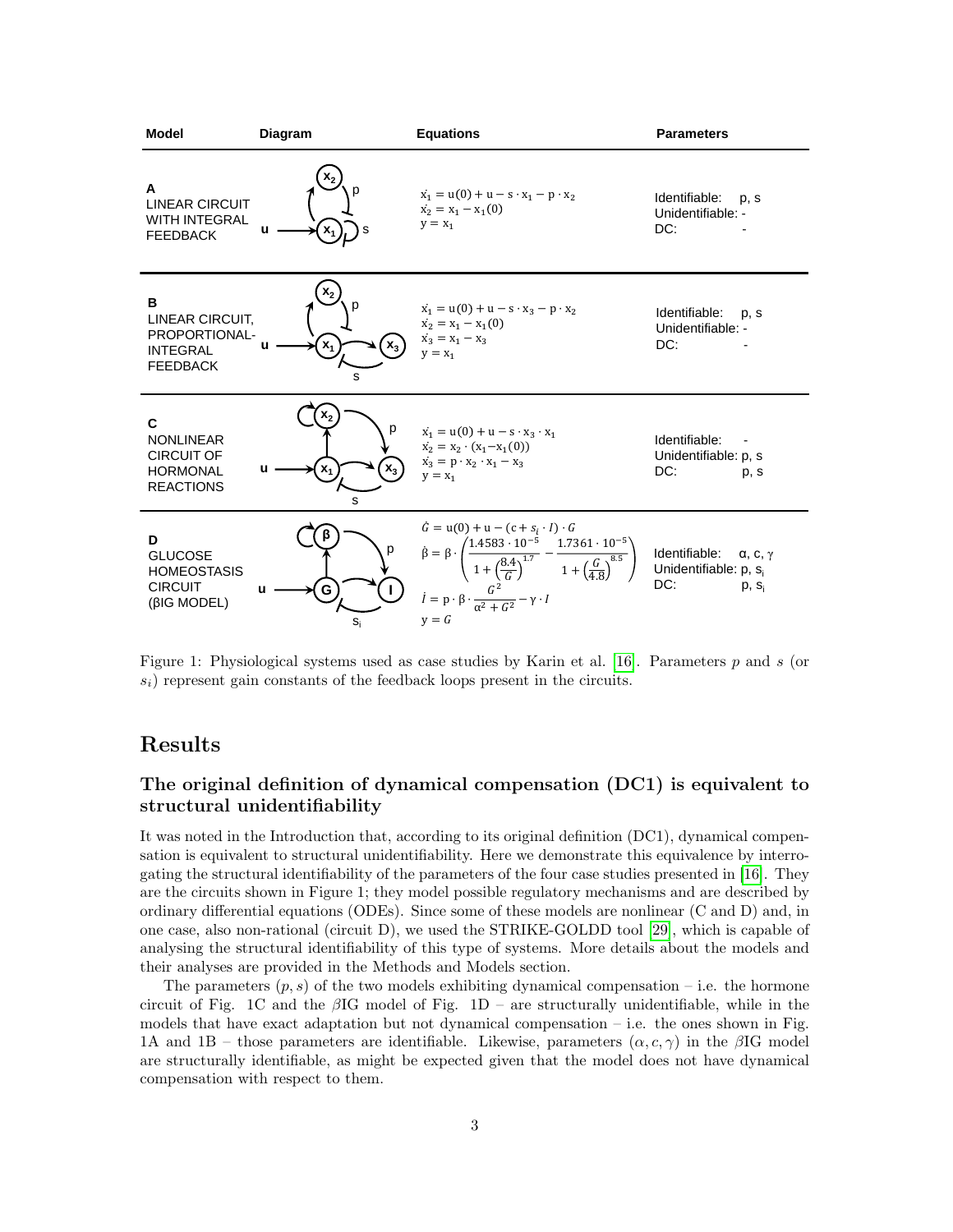

<span id="page-3-0"></span>Figure 2: Illustration of the phenomenon of dynamical compensation in a physiological circuit: the βIG model. The upper row shows the normal behaviour of the system for a given value of the  $s_i$ parameter. The second row shows the evolution of the steady state after a change in the value of  $s_i$ . After a long adaptation period, which can take months, a new steady state is reached. Then, as shown in the third row, the response of the glucose concentration for the new parameter value is the same as the initial one (this does not happen for insulin and  $\beta$ -cell mass).

### The meaning of dynamical compensation and an alternative definition (DC2)

The DC1 definition examined so far is the one explicitly provided by Karin et al. [\[16\]](#page-13-2). As explained above, DC1 does not mention explicitly certain aspects whose omission can lead to confusion, and in fact, it can be considered as a rephrasing of the structural unidentifiability property [\[22,](#page-13-4) [28\]](#page-13-5). However, the concept of dynamical compensation was not introduced with the aim of describing the same issue as structural unidentifiability. Instead, it was purported to describe a different phenomenon, specifically relevant for the regulation of physiological systems. To clarify the intended meaning of dynamical compensation in the context it was proposed, we use the  $\beta$ IG model of Figure 1D as an example. This model describes a glucose homeostasis mechanism where  $\beta$  stands for the beta-cell functional mass, I for insulin, and G for glucose.

The time evolution of its three states in typical scenarios is shown in Figure [2.](#page-3-0) The first row describes the behaviour after a pulse in glucose, for example after meals. Both glucose and insulin concentrations reach peaks shortly after the meals, and in a few hours they return to their normal levels (steady state).

The second row describes what happens if the value of a parameter, insulin sensitivity  $(s_i)$ , is changed. Specifically, the figure represents the case in which  $s_i^{new} = 0.5s_i^{old}$ . There is a slow adaptation of the system's steady state, which can take months, as seen in the figure. After this period the system has adapted to a new steady state: for glucose concentration it remains the same as the initial one, while the values of insulin concentration and  $\beta$ -cell mass are doubled.

The third row illustrates the phenomenon of DC itself: after the adaptation to a new steady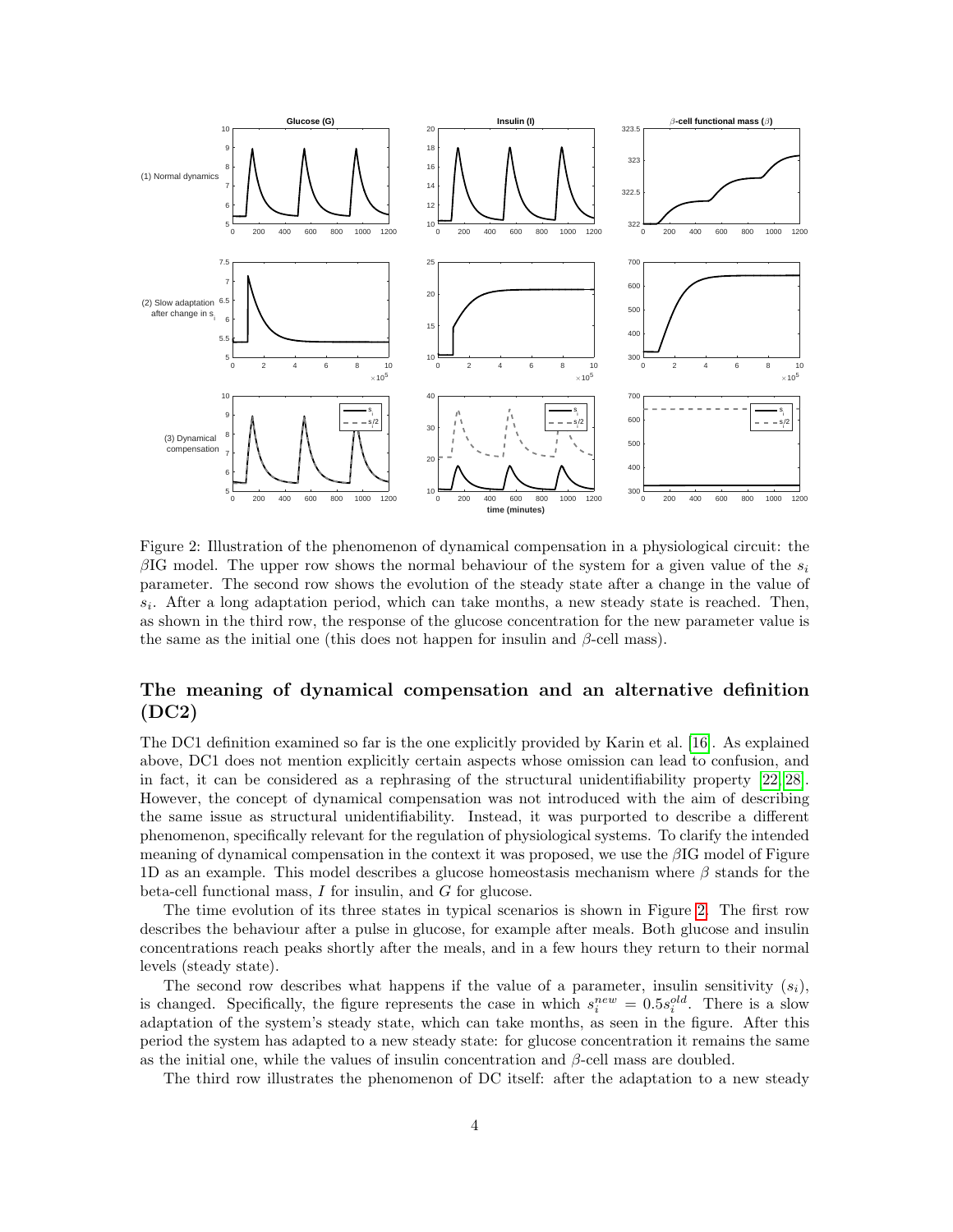

<span id="page-4-0"></span>Figure 3: Dynamical compensation and structural unidentifiability in the βIG model. The first row reproduces the last row of Fig. [2](#page-3-0) and illustrates the phenomenon of dynamical compensation: after the system has adapted to the new value of  $s_i$ , the time-evolution of the glucose concentration (G) for the new value of  $(s_i/2)$  is the same as it was with the old value before adaptation  $(s_i)$ . The second row illustrates the phenomenon of structural unidentifiability: the time-evolution of the glucose concentration  $(G)$  is the same for any value of the parameter  $s_i$ , as long as any deviations from the original value are compensated by changes in the parameter  $p$ . Note that, since the upper and lower plots of G are identical, if glucose is the only measured quantity both phenomena cannot be distinguished. However, the behaviour of the other state variables  $(I, \beta)$  can be very different, as can be noticed from the second and third columns.

state has occurred, the output of the system (from the new steady state, and with the new value of insulin sensitivity) as a response to a pulse in glucose is the same as before the parameter change (from the old steady state and the old parameter value). Note that only the glucose dynamics remains unchanged; for insulin and  $β$ -cell mass there is a scaling.

In light of this behaviour, the following alternative definition of dynamical compensation (DC2) may be deduced from a detailed reading of the original paper by Karin et al.:

DC2 definition of dynamical compensation: "Consider a model of a dynamical system with an input  $u(t)$ , a set of states  $x(t)$ , and an output  $y(t, s)$ , such that  $s > 0$  is a known parameter. The system is initially at a steady state  $x(0) = \xi$  with  $u(0) = 0$ . The dependence of the output on the initial steady state is denoted by  $y(t, s, \xi)$ . Dynamical compensation (DC) with respect to s is that for any parameter values  $s_1$ ,  $s_2$ , for any time-dependent input  $u(t)$ , and for two different initial steady states,  $\xi_1 \neq \xi_2$ , the output of the system does not depend on s, that is,  $y(t, s_1, \xi_1) = y(t, s_2, \xi_2)$ ."

We have tried to keep this new definition, DC2, as similar as possible to DC1, and used the same notation. The DC2 definition of dynamical compensation makes it different from structural unidentifiability. However, it assumes that all model parameters are known, which is usually not realistic. Why is this requirement of known parameters necessary? Let us illustrate this point with Fig. [3.](#page-4-0) It shows in its first row the aforementioned example of dynamical compensation, which has already been discussed (the first row in Fig. [3](#page-4-0) is the same as the third one in [2\)](#page-3-0). Now, let us assume that the parameters  $p, s_i$  are unknown, to see the role played by structural unidentifiability. This is shown in the second row of Fig. [3.](#page-4-0) It can be seen that different values of  $s_i$  result in the same dynamic behaviour of glucose concentration, as long as the change in  $s_i$  is compensated by a coordinated change in p. If, as suggested in [\[16\]](#page-13-2), glucose is the only measured variable,  $p, s_i$  are structurally unidentifiable: their values cannot be determined, because there is an infinite number of possible combinations of values that yield the same output. This can be problematic, because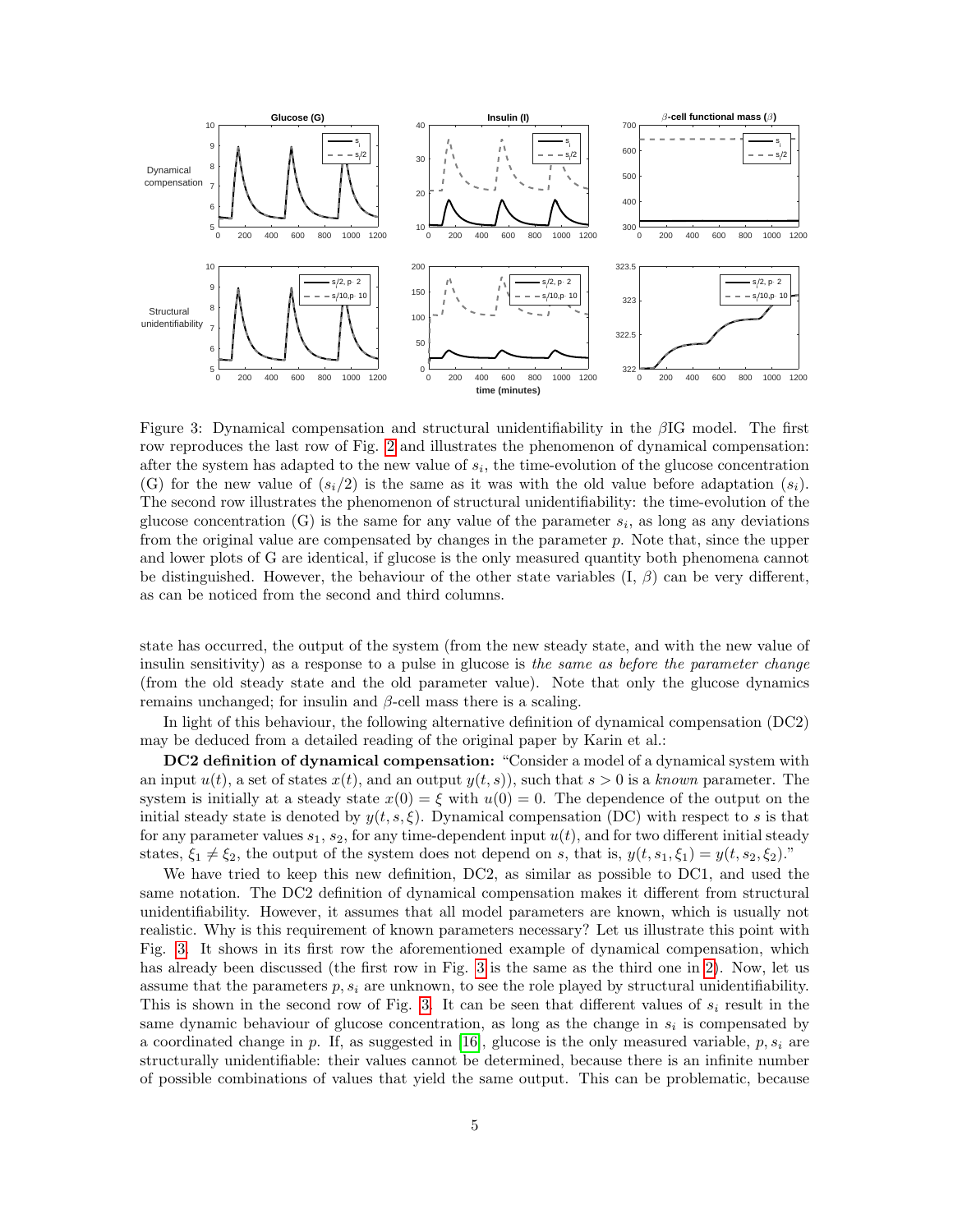choosing wrong values for  $p, s_i$  results in incorrect predictions of the concentration of insulin, as can be observed in the second column. In fact, values of  $p, s_i$  that yield the same curve of glucose can correspond to totally unrealistic curves of insulin. Importantly, since there is only one measured output (glucose), dynamical compensation cannot be distinguished from structural unidentifiability. For this reason, dynamical compensation can only be claimed if structural unidentifiability can be ruled out. This is the reason for enforcing known parameters in the DC2 definition.

### Implications of structural unidentifiability

The fact that a model is unidentifiable is important because, after five decades of research, it is now well understood that lack of structural identifiability is the result of choosing an inappropriate model structure for the available measurable variables (or variables that can be directly observed) [\[10,](#page-12-4) [30\]](#page-14-1). When understood in this way, structural unidentifiability can be avoided or surmounted in at least three ways: (i) by reducing the number of parameters or changing their definition, (ii) by increasing the number of measured variables, if possible, or (iii) by determining the unidentifiable parameters in some alternative way, e.g. by direct measurements.

Strategy (i) entails reformulating the model to remove redundant parameters, for example, by grouping several non-identifiable parameters into a single identifiable one. Perhaps the simplest example would be the merging of two parameters that multiply each other into a single one, i.e.  $p_{\text{new}} = p_1 \times p_2$ . Such relationships can be revealed systematically by performing a structural identifiability analysis.

Strategy (ii) can be illustrated with the " $\beta$ IG" model: if it were possible to measure all its three states instead of only glucose, all the parameters in the  $\beta$ IG model would become structurally identifiable. In other words, while the effect on the glucose concentration  $(G)$  of a change in p can be compensated by changing  $s_i$ , this does not happen for the insulin concentration (I). This point will be discussed in more detail in the following section.

Strategy (iii) was applied for example by Watson et al. [\[31\]](#page-14-2). After determining that two parameters in a homeostatic model were structurally unidentifiable, they decided to measure one of them by means of a tracer experiment and to calculate an estimate of the other using a steady state assumption. We will discuss a similar assumption in the context of the  $\beta$ IG model in the next section.

Strategies (ii) and (iii) demonstrate how measurements and data can directly inform modelling decisions. More generally, structural identifiability analysis can inform expectations about how precisely a model can be defined, given measurements and data. For example, if the state of a system changes very little when a parameter varies, the system is said to be robust or insensitive to variations in that parameter [\[10\]](#page-12-4). Speaking in terms of identifiability, this situation corresponds to poor *practical* (or numerical) identifiability. Although the value of the parameter has some influence on the model output, its effect is too small to allow for its precise determination due to limitations in data quantity and/or quality [\[13,](#page-13-6) [30\]](#page-14-1). In contrast, when the sensitivity of the model output to a parameter is exactly zero – as implied by  $DC1 - it$  corresponds to lack of *structural identifiability*. In this case, the value of the parameter has no influence at all on the model output.

As recently stressed by Janzén et al. [\[14\]](#page-13-14), the danger of inadvertently using a structurally unidentifiable model is that the biological interpretations of its parameters are not valid, which may lead to wrong conclusions; furthermore, any predictions involving unmeasured states "may be meaningless if the parameters directly or indirectly related to those states are unidentifiable" [\[14\]](#page-13-14). This can be illustrated with the  $\beta$ IG model, as seen in the second row of Fig. [3:](#page-4-0) if we try to estimate the p, s<sub>i</sub> parameters from glucose (G) measurements, we will not be able to recover their true values, because they are structurally unidentifiable: there is an infinite number of combinations of their values that yield the same glucose profile. This, in turn, means that we cannot use the model to predict the time-course of insulin concentration (I), which is an unmeasured state. As seen in the lower plot of the second column, the predictions of insulin can be very different depending on the pair of  $p, s_i$ values used.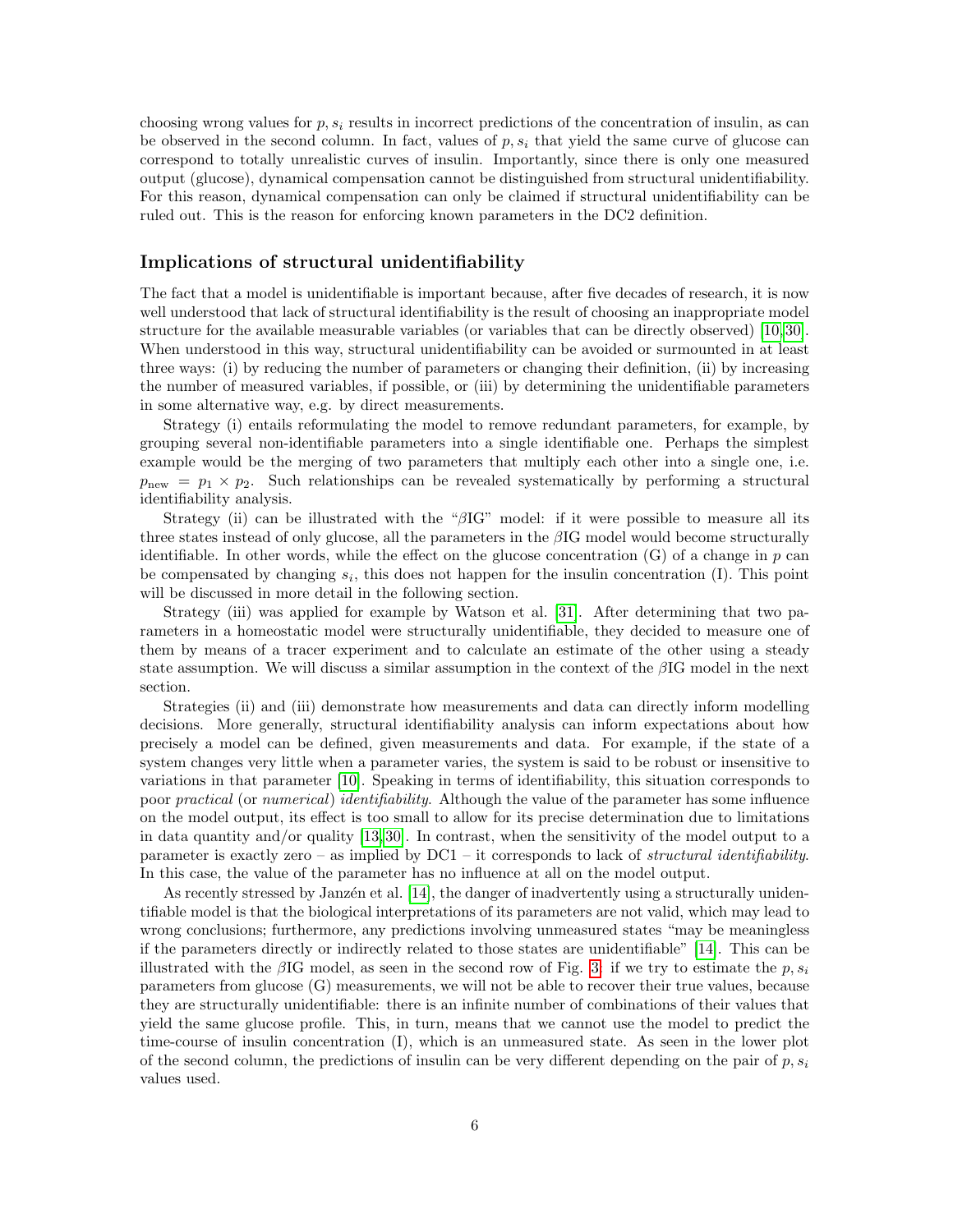While structural identifiability analysis does not inform us of the plausibility of a biological mechanism, it can warn us that a particular model formulation is not adequate for describing the mechanism. In the words of Bellman and Aström  $[4]$ , the concept of structural identifiability "is useful when answering questions such as: To what extent is it possible to get insight into the internal structure of a system from input-output measurements? What experiments are necessary in order to determine the internal couplings uniquely?"

Physiological models have often been the subject of structural identifiability analyses in the past; these studies may serve to illustrate why asking these questions make ones interpretation of the model more rigorous. For example, DiStefano III [\[10\]](#page-12-4) reported identifiability issues in models of blood glucose control such as the classic one by Bolie [\[5\]](#page-12-8), among others. The Bolie model (see the Methods section for details) has two state variables, glucose and insulin, and five parameters. None of its parameters are identifiable if plasma glucose concentration is the only measured variable (let us refer to this model, which includes one observable, as "Bolie A"). However, if insulin concentration is also measured ("Bolie B"), all of them become identifiable. If it is not possible to measure insulin, a structurally identifiable model can be obtained by reducing the number of unknown parameters to three, e.g. by fixing the values of two of them ("Bolie C"). The search for DC1 in model "Bolie A" could lead to the conclusion that the proposed mechanism for glucose concentration is infinitely robust to changes in the values of its parameters, and that this represents a biologically relevant feature. However, the same mechanism becomes structurally identifiable when modelled as "Bolie B" or "Bolie C". This example remarks that structural unidentifiability is not a property of a given mechanism, but a consequence of modelling choices.

It should be noted that structural identifiability has close links with other properties, namely observability and controllability [\[9\]](#page-12-9), which provide important information about a dynamic model. Observability determines whether it is possible to reconstruct the internal state of a model by observing its output, while controllability determines the states that the system can reach by manipulating its input. Identifiability and observability are tightly related; in fact, structural identifiability analysis can be recast as observability analysis by considering the model parameters as constant state variables. This is the approach adopted by the STRIKE-GOLDD toolbox [\[29\]](#page-13-13) used in our analyses. In turn, observability and controllability are usually considered as dual concepts. These three distinct but not unrelated properties – identifiability, observability, and controllability – can be analysed for general nonlinear ODE models using differential geometric approaches, which are described e.g. in [\[21,](#page-13-15) [25\]](#page-13-16).

Finally, it should be mentioned that in a realistic parameter estimation scenario it is also necessary to take into account limitations introduced by the quantity and quality of the available data. This is the related topic of *practical* or *numerical* identifiability, which aims at quantifying the uncertainty in the estimated parameter values that results not only from the model structure but also from data limitations [\[10,](#page-12-4) [13,](#page-13-6) [26,](#page-13-10) [30\]](#page-14-1).

### Dynamical compensation in realistic scenarios: DC-Id

In reality, biological models almost always have a number of unknown parameters, whose values must be determined before the model can be used in practical applications. In this context the following question naturally arises: how does the behaviour described by the concept of dynamical compensation relate with structural identifiability of the parameters in the model? As we have already mentioned structural unidentifiability was shown to be equivalent to the (original explicit definition of) dynamical compensation [\[22,](#page-13-4) [28\]](#page-13-5). Is this, then, the end of the question? Are systems with dynamical compensation "doomed" to be represented by structurally unidentifiable models, thus potentially limiting the biological insight that can be extracted from them?

We claim here that this is not necessarily the case, provided that we reformulate the definition of dynamical compensation. To show this, let us examine in more detail the structural identifiability of a system with dynamical compensation, the  $\beta$ IG model of Fig. 1D. We analysed the structural identifiability of this model in its original formulation earlier in this paper, when we showed that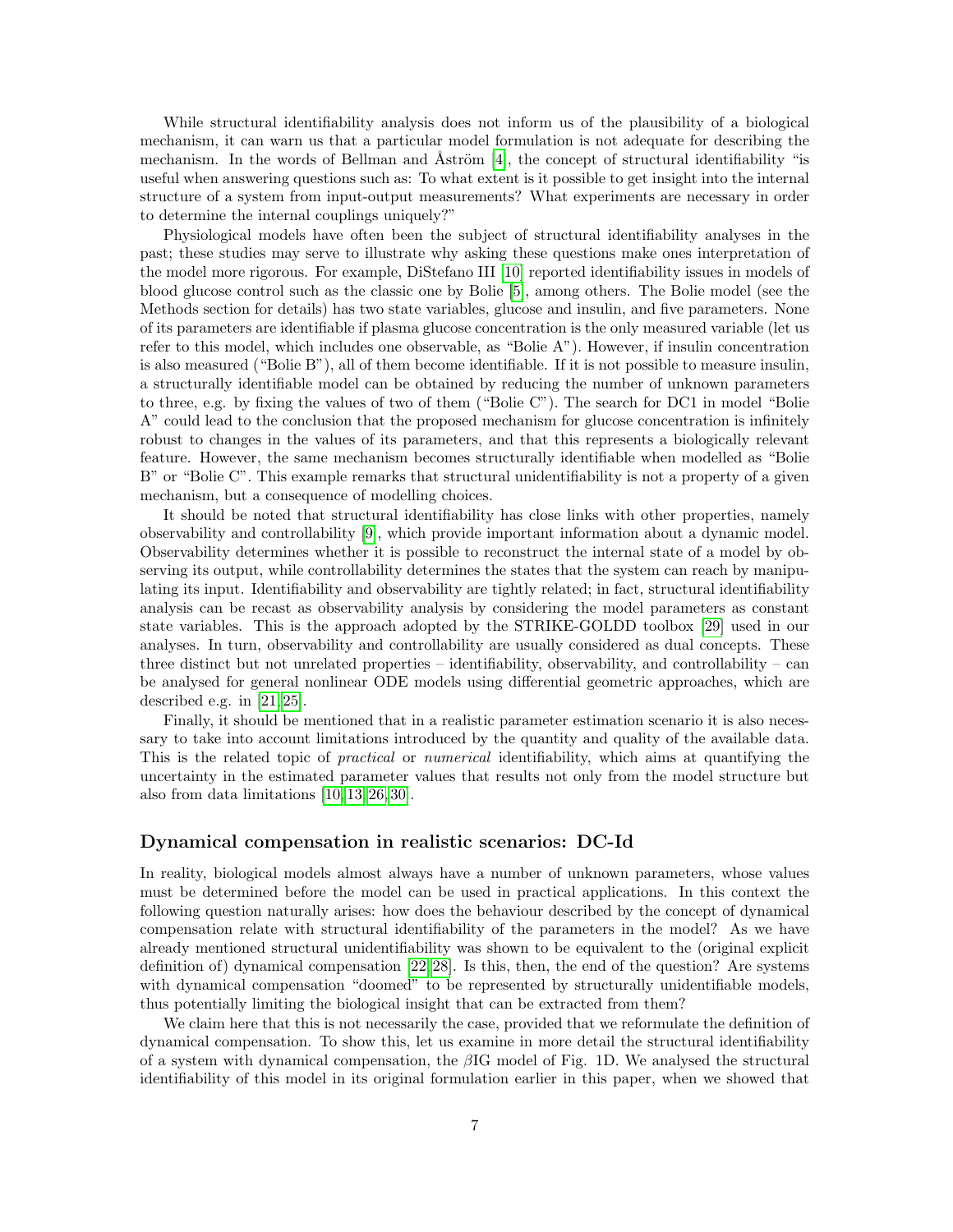the original definition of dynamical compensation (DC1) is equivalent to structural unidentifiability. In that section we showed that, when its five parameters  $(p, s_i, \gamma, c, \alpha)$  are considered unknown and plasma glucose concentration  $(G)$  is the only available measurement, the  $\beta$ IG model is structurally unidentifiable. More specifically, the two parameters that exhibit dynamical compensation  $(p, s_i)$ are unidentifiable, while the remaining three are identifiable.

Let us now see the results of such analysis when we change key aspects of the model, while preserving its dynamics. The two main choices we can play with are: (i) which parameters of the model are considered unknown, and therefore need to be estimated; and (ii) which measurements are possible. Regarding the first choice (i), we analyse not only the five-parameter case considered by Karin et al., but also other representative scenarios: when the unknown parameters are  $\{s_i, \gamma, c, \alpha\}$ (i.e., all but p), when they are  $\{p, s_i\}$ , and when there is only one unknown,  $s_i$ . The second choice (ii) defines the output function of the model. While in general the output can be any function of the states, typically it consists of a subset of the states. In the version of the βIG model used by Karin et al. [\[16\]](#page-13-2) the only measured variable was glucose concentration (G). Here we consider all the possibilities, to assess the consequences of measuring every possible combination of the three state variables of the model: glucose (G) and insulin (I) concentrations, and beta-cell mass  $(\beta)$ . Let us consider that all three measurements could be in principle feasible (although in principle it seems much easier to measure G and I than  $\beta$ ). The set of 28 alternative model configurations and the corresponding results of the structural identifiability analysis are summarized in Table [1.](#page-7-0)

|                | <b>Unknown parameters</b>       |             |                                          |       |
|----------------|---------------------------------|-------------|------------------------------------------|-------|
| <b>Outputs</b> | $\{\alpha, \gamma, c, p, s_i\}$ | $\{p,s_i\}$ | $\vert \{\alpha, \gamma, c, s_i\} \vert$ | $s_i$ |
| G              | $\{p,s_i\}$                     | $\{p,s_i\}$ | $S_i$                                    | $S_i$ |
|                | $\{p,s_i\}$                     | $\{p,s_i\}$ |                                          |       |
|                |                                 |             |                                          |       |
| G,I            |                                 |             |                                          |       |
| $G,\beta$      | $\{p,s_i\}$                     | $\{p,s_i\}$ |                                          |       |
| $I, \beta$     |                                 |             |                                          |       |
| '.I.G          |                                 |             |                                          |       |

<span id="page-7-0"></span>Table 1: Structurally unidentifiable parameters for different configurations of the  $\beta I$ G model. The choice of measured outputs and parameters considered unknown determines the identifiability of the remaining parameters (those considered to be unknown). Four representative choices of parameters are studied: (i) with all the model parameters  $\{\alpha, \gamma, c, p, s_i\}$  considered unknown, (ii) with the two parameters  $\{p, s_i\}$  that may exhibit dynamical compensation considered unknown, (iii) with all but  $p$  unknown, and (iv) with only one parameter,  $s_i$ , considered unknown.

From these results we highlight the following observations:

- The three parameters that do not have dynamical compensation,  $\{\alpha, \gamma, c\}$ , are always identifiable in this model, and knowing them does not change the identifiability of those that have dynamical compensation,  $\{p, s_i\}$  (note that the second and third columns in Table [1](#page-7-0) are identical, and so are the fourth and fifth).
- If glucose (G) is the only output, it is always impossible to identify  $s_i$ , even if all the remaining parameters are known.
- If other state variables can be measured, measuring also glucose does not improve the structural identifiability.
- The "cheapest" ways of obtaining an identifiable model are:
	- (A) If  $p$  is assumed to be known, or can be estimated in some way other than from inputoutput data, we obtain a structurally identifiable model by measuring only insulin concen-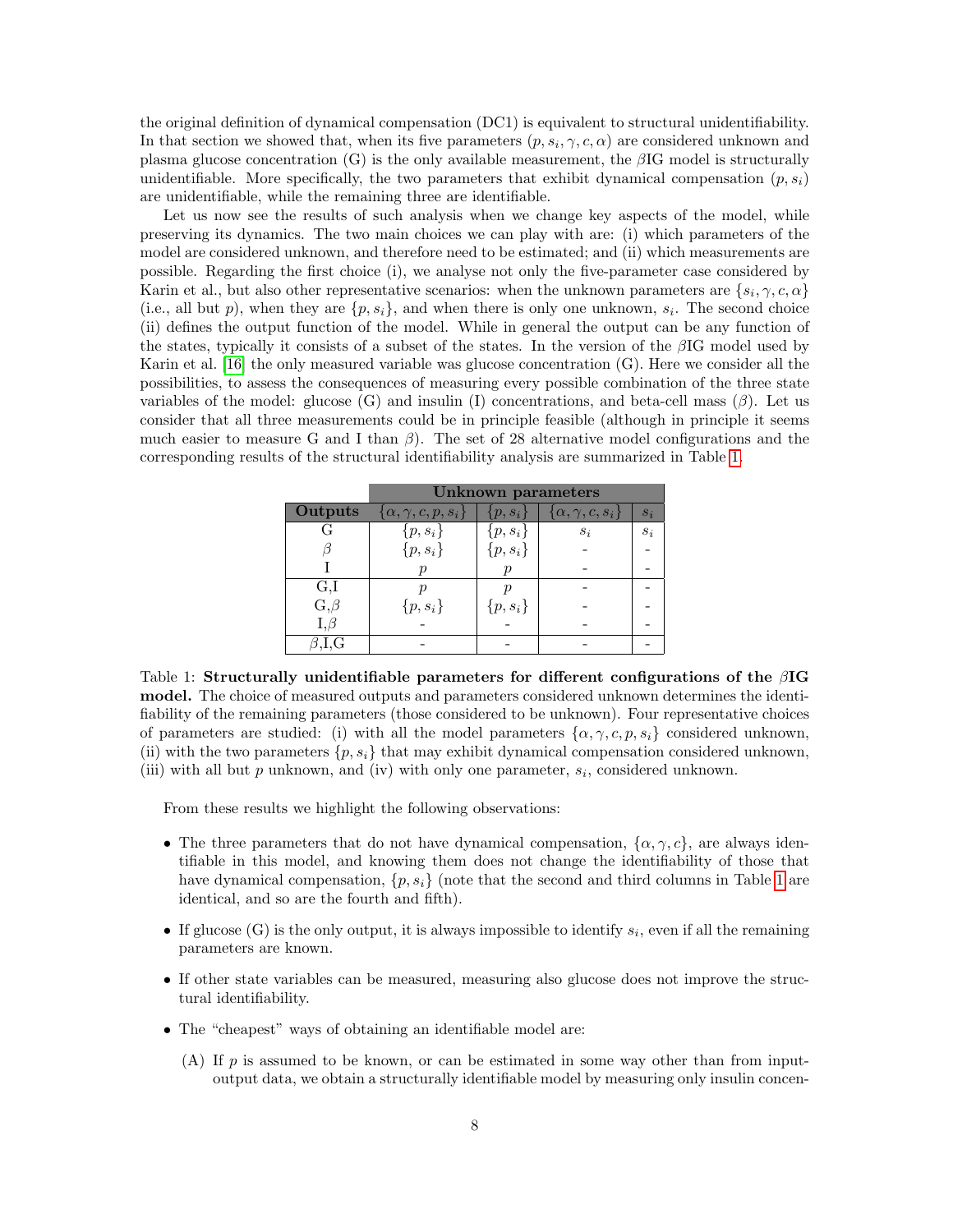tration (we could measure  $\beta$ -cell mass instead of insulin, but this seems to be technically more difficult, or maybe unfeasible).

(B) If all parameters including p are unknown: since the  $\beta$ -cell mass changes very little (as can be seen in Fig. [3\)](#page-4-0), we can assume it constant and use as an estimate of it a single measurement obtained in the past. With this assumption it suffices to monitor the insulin concentration to obtain an identifiable model.

It can be noticed that there is substantial variability in the identifiability results depending on the modelling choices. We remark however that these choices do not alter the dynamics: the dynamic behaviour of the system is the same for all the different configurations above. How do these different configurations affect dynamical compensation? Both the original definition of dynamical compensation (DC1) and the second one (DC2) consider single-output models. Specifically, Karin et al. demonstrated that the  $\beta$ IG model has dynamical compensation in glucose concentration (G) with respect to the  $\{p, s_i\}$  parameters. As can be seen in the first row of Table [1,](#page-7-0) both parameters are structurally unidentifiable when G is the only output. To break this correspondence between dynamical compensation and structural unidentifiability we might interpret the "output" in the DC definition to be multi-dimensional. If we measure not only glucose but also other state variable(s) we can make  $\{p, s_i\}$  identifiable, at least in some cases. However, this would entail losing the dynamical compensation property, because it holds for glucose but not for the other state variables that may form the output of the system. Thus, additional precisions should be incorporated into our working definition of dynamical compensation in order to make it describe a meaningful systemic property without being equivalent to structural unidentifiability. In light of this, we propose the following definition of dynamical compensation, which we call DC-Id:

DC-Id definition of dynamical compensation: "Consider a nonlinear time-invariant dynamic system modelled as a structure  $M$  with the following equations:

$$
M: \begin{cases} \dot{x}(t) & = & f(x(t), p, u(t)) \\ y(t) & = & h(x(t), p) \\ x_0 & = & \xi(p) \end{cases}
$$
 (1)

where f and h are vector functions,  $p \in \mathbb{R}^q$  is a real-valued vector of parameters,  $u \in \mathbb{R}^r$  is the input vector,  $x \in \mathbb{R}^n$  the state variable vector, and  $y \in \mathbb{R}^m$  the output or observables vector. The parameters  $p$  can be known or unknown constants. The system is initially at a steady state  $\xi$ , with  $u(0) = 0$ . The initial state is denoted as  $x_0$ . The dependence of the i<sup>th</sup> output  $y_i(t)$ on the initial steady state and on a particular value of a parameter  $p_i \,\subset p$  can be made explicit by writing it as  $y_i(t|p_i = k, x_0 = \xi)$ . Then, dynamical compensation (DC) of a particular model output  $y_i \subset y$  with respect to a parameter  $p_i \subset p$  is that, for any two values of  $p_i$  ( $k_1$  and  $k_2$ ) and for two different initial steady states  $(\xi_1 \neq \xi_2)$ , the output  $y_i$  does not depend on  $p_i$ , that is,  $y_i(t|p_i = k_1, x_0 = \xi_1) = y_i(t|p_i = k_2, x_0 = \xi_2)$ , for any time-dependent input  $u(t)$ ."

This new definition effectively distinguishes the phenomenon of dynamical compensation from the structural unidentifiability property, by explicitly acknowledging that it applies to a subset (possibly only one) of the model outputs and to a subset of the parameters. When applied to the different model configurations of Table [1,](#page-7-0) the DC-Id definition yields that there is indeed dynamical compensation for the G output (glucose concentration) with respect to the  $\{p, s_i\}$  parameters in all cases, and not only for the unidentifiable ones.

### Discussion

The ability to exhibit robust behaviour in the face of changing external conditions is a remarkable feature of many biological processes. It is now widely accepted that negative feedback plays a central role in biological phenomena such as homeostasis. Feedback mechanisms are capable of rendering a system robust to a wide range of external disturbances (or, in other words, they can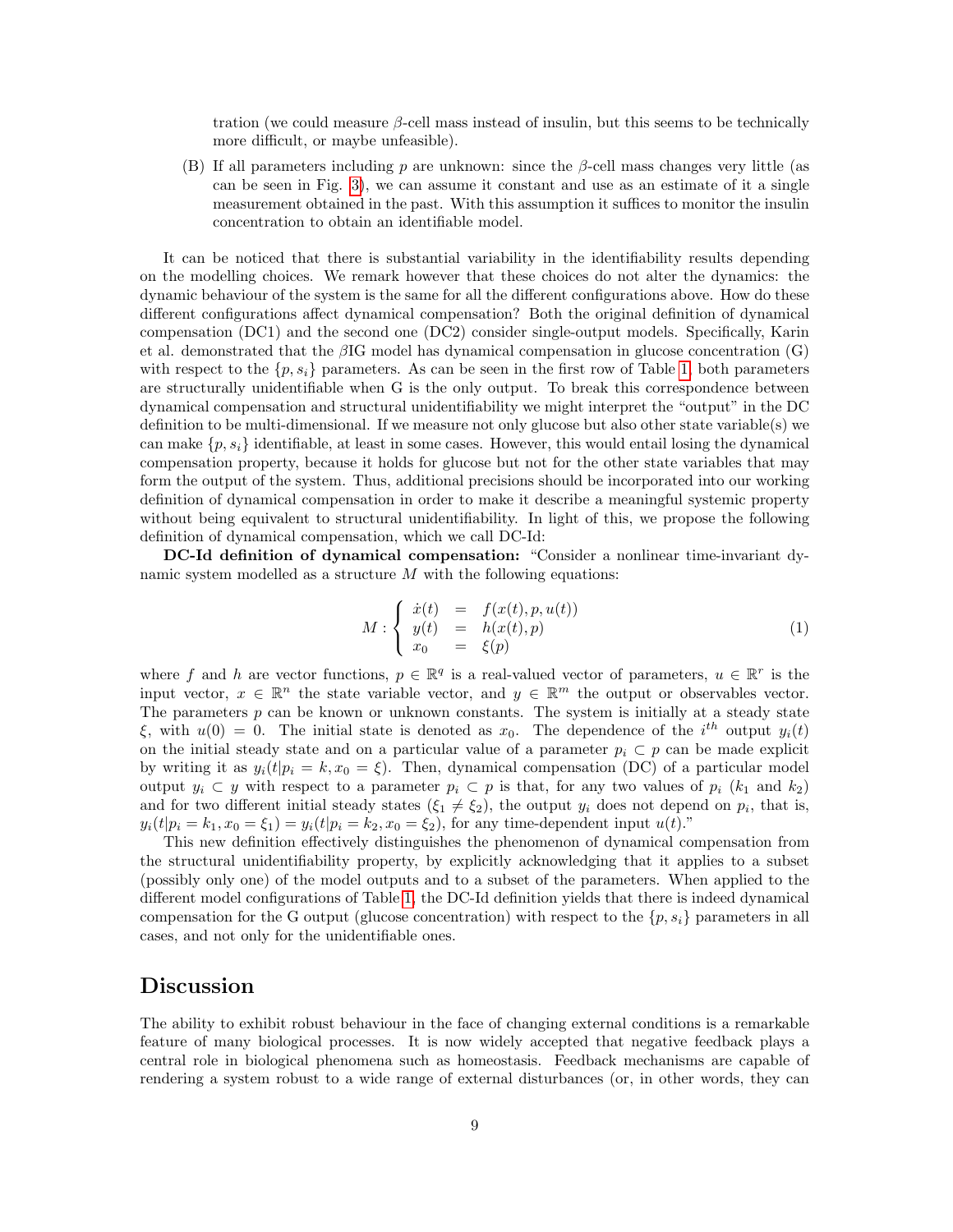compensate for changes in environmental conditions). Dynamic modelling is a powerful tool for analysing possible regulatory mechanisms, such as feedback circuits, and gaining insight about the corresponding biological systems. However, modelling artefacts such as those arising from structural unidentifiability may lead to wrong conclusions if not properly accounted for. The reason is that a system's dynamics determines what it can  $do$ , while its identifiability (and observability) determines what we can know about it. Hence deficiencies in identifiability may lead to wrong reconstructions of a system's behaviour. Therefore, the structural identifiability of a model should be assessed before the model is used to extract insights about (and ultimately understand) the corresponding biological system.

For this reason we believe that it is necessary and useful to draw an explicit connection between the newly coined concept of dynamical compensation and the existing literature and theory on structural identifiability, especially taking into account that parameter identification is an ubiquitous need in biological modelling. With this aim, in the present work we have shown that the absence of such connection in the paper that introduced dynamical compensation [\[16\]](#page-13-2) led to an ambiguous definition of the concept, which we have termed DC1. The fact that DC1 is essentially equivalent to structural unidentifiability when examined from the viewpoint of model identification [\[22,](#page-13-4) [28\]](#page-13-5) is a source of potential confusion: it opens the door to (i) interpreting as dynamical compensation what might be a case of structural unidentifiability, and to (ii) inadvertently using structurally unidentifiable models. Such use has associated risks, which we have discussed in this work. It is possible to deduce from a detailed reading of the original paper [\[16\]](#page-13-2) an alternative definition of dynamical compensation, which we have called DC2. While DC2 can be considered implicit in [\[16\]](#page-13-2), we have stated it explicitly in the present paper and have shown that it removes some ambiguities of DC1. However, neither DC1 nor DC2 are appropriate for realistic modelling scenarios, in which it is necessary to estimate the values of parameters from input-output data. To address this issue we have proposed a modification of the definition of dynamical compensation which can be used in such cases. Our new definition, termed DC-Id, captures the biological meaning of the dynamical compensation phenomenon, which is the invariance of the dynamics of certain state variables of interest with respect to changes in the values of certain parameters. But, additionally, it includes precisions that make it distinct from structural unidentifiability, even in the context of parameter identification – that is, when it is necessary to determine the values of the model parameters.

In summary, we have discussed three alternative definitions of dynamical compensation, which we have termed DC1, DC2, and DC-Id. We have seen that DC1 is equivalent to structural unidentifiability, DC2 is different but of limited utility, and the proposed DC-Id is unambiguous and generally applicable. We see the discussion held in the present paper and the resulting clarification as an example of the gains that can be obtained by exchanging more notes among the different communities working in systems biology, which we have advocated elsewhere [\[27\]](#page-13-17). Such an exchange of notes increases researchers' awareness of community-specific knowledge and is useful for avoiding potential misconceptions.

## Methods and Models

### Mathematical notation

Following the convention usually adopted when modelling dynamical systems, we use: x to refer to state variables,  $u$  for inputs,  $y$  for outputs, and  $p$  for parameters. States, inputs, and outputs are in general time-varying, while parameters are constants. We consider models described by ordinary differential equations of the following general form:

<span id="page-9-0"></span>
$$
M: \begin{cases} \dot{x}(t) & = & f(x(t), p, u(t)) \\ y(t) & = & h(x(t), p) \\ x_0 & = & x(p) \end{cases}
$$
 (2)

where  $f$  and  $h$  are analytic vector functions of the states and parameters, which are in general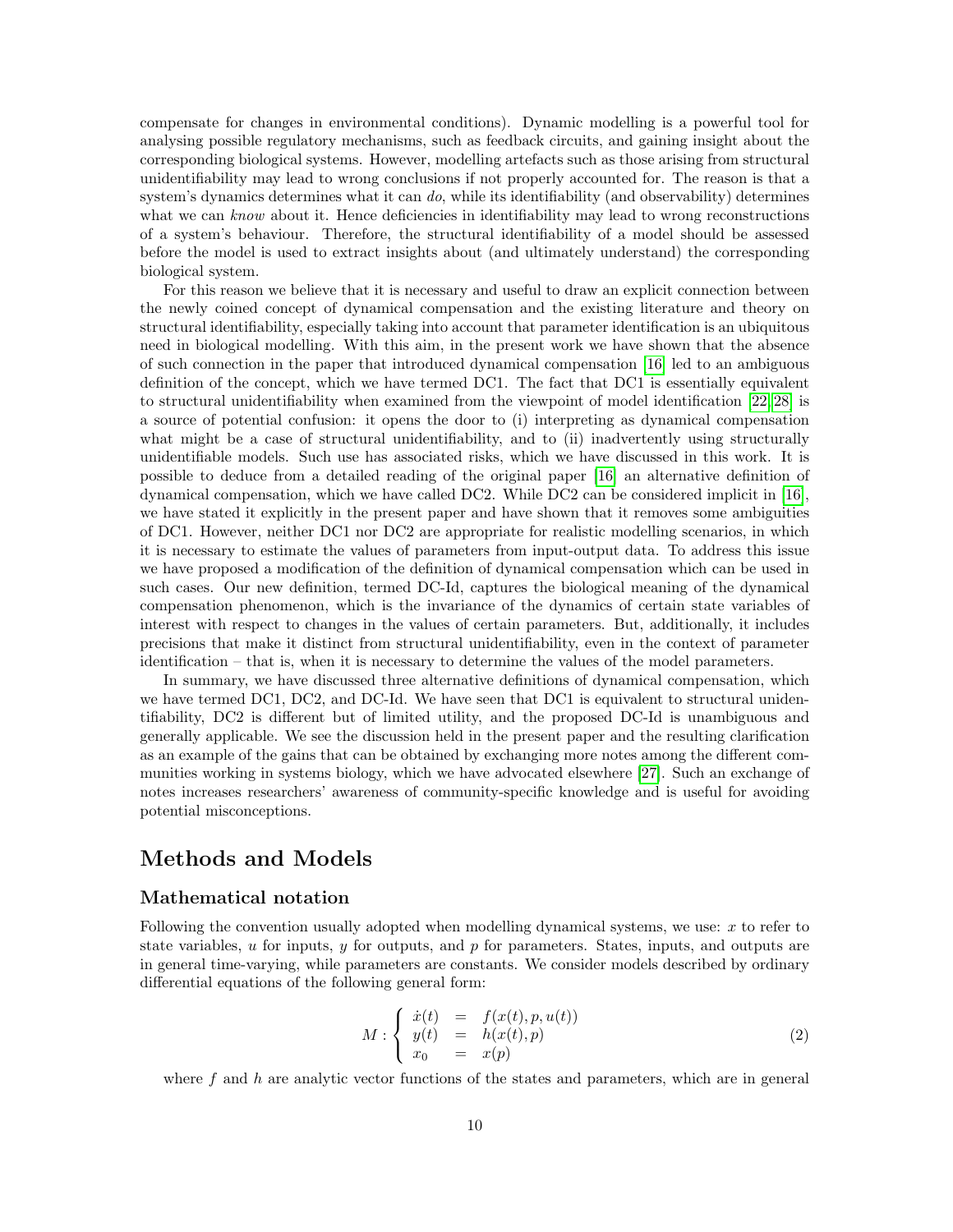nonlinear (linear models are a particular case). For ease of notation we will omit the dependence of f and h on p, and denote initial values of state variables or inputs as  $x_0 = x(0)$  and  $u_0 = u(0)$ , respectively. We will also generally drop the time dependence, i.e. we will write x instead of  $x(t)$ , and so on. Note that by "model structure" we refer not only to the dynamic equations  $(\dot{x})$  but also to the definition of the observation function, or set of measured model outputs  $(y)$ , and the known input variables  $(u)$ .

### Nonlinear observability

Among the existing approaches for structural identifiability (SI) analysis, we adopt one that considers SI as a generalization of observability – the property that allows reconstructing the internal state  $(x)$  of a model from observations of its outputs  $(y)$ . If a model is observable there is a unique mapping from  $y$  to  $x$ , and two different states will lead to two different outputs. Observability is a classic system-theoretic property introduced by Kalman for linear systems, and extended to the nonlinear case by Hermann and Krener [\[12\]](#page-13-18), among others. It can be studied with a differential geometry approach, as described in the remainder of this subsection. A thorough treatment of this matter can be found in [\[21,](#page-13-15) [25\]](#page-13-16).

Observability analysis determines if the mapping from  $y$  to  $x$  is unique by analysing the expression of  $y = h(x)$  and its derivatives. This is done by constructing an observability matrix that defines this mapping, and then calculating its rank. If the matrix is full rank then there is a one-to-one correspondence between outputs and states, and the system is observable. If not, the same output can be produced by several state vectors, and the system is unobservable. In the nonlinear case, the observability matrix is built using Lie derivatives. The Lie derivative of  $h$  with respect to  $f$  is:

$$
L_f h(x) = \frac{\partial h(x)}{\partial x} f(x, u)
$$
\n(3)

Higher order Lie derivatives can be calculated from the lower order ones as:

$$
L_f^2 h(x) = \frac{\partial L_f h(x)}{\partial x} f(x, u)
$$
  
...  

$$
L_f^i h(x) = \frac{\partial L_f^{i-1} h(x)}{\partial x} f(x, u)
$$
 (4)

The nonlinear observability matrix can be written as:

<span id="page-10-0"></span>
$$
\mathcal{O}(x) = \begin{pmatrix} \frac{\partial}{\partial x}h(x) \\ \frac{\partial}{\partial x}(L_f h(x)) \\ \frac{\partial}{\partial x}(L_f^2 h(x)) \\ \vdots \\ \frac{\partial}{\partial x}(L_f^{n-1} h(x)) \end{pmatrix}
$$
(5)

where n is the dimension of the state vector x. We can now formulate the Observability Rank Condition (ORC) as follows: if the system given by [\(2\)](#page-9-0) satisfies rank( $\mathcal{O}(x_0)$ ) = n, where  $\mathcal O$  is defined by [\(5\)](#page-10-0), then it is (locally) observable around  $x_0$  [\[12\]](#page-13-18). This condition guarantees *local* observability, which means that the state  $x_0$  can be distinguished from any other state in a neighbourhood, but not necessarily from distant states. The distinction between local and global identifiability is usually not relevant in biological applications.

#### Structural identifiability as generalized observability

By considering the parameters as state variables with zero dynamics  $(\dot{p} = 0)$ , SI analysis can be recast as observability analysis. To this end, we augment the state vector as  $\tilde{x} = [x, p]$  and write the generalized observability-identifiability matrix as: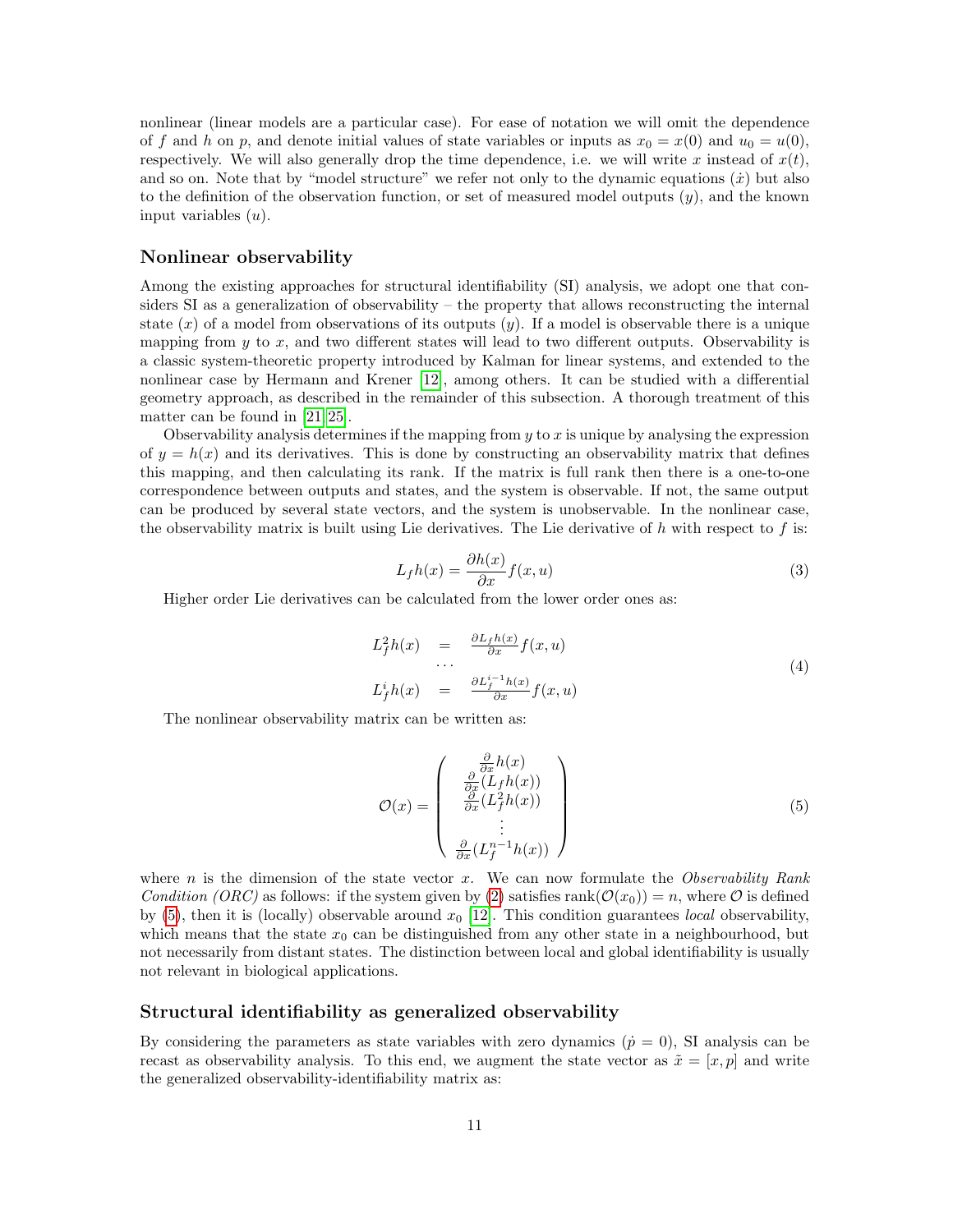$$
\mathcal{O}_{I}(\tilde{x}) = \begin{pmatrix} \frac{\partial}{\partial \tilde{x}} h(\tilde{x}) \\ \frac{\partial}{\partial \tilde{x}} (L_{f} h(\tilde{x})) \\ \frac{\partial}{\partial \tilde{x}} (L_{f}^{2} h(\tilde{x})) \\ \vdots \\ \frac{\partial}{\partial \tilde{x}} (L_{f}^{n+q-1} h(\tilde{x})) \end{pmatrix}
$$
(6)

where n is the dimension of the state vector x and q is the dimension of the parameter vector p. We can now state a generalized Observability-Identifiability Condition (OIC): if a system satisfies rank $(\mathcal{O}_I(\tilde{x}_0)) = n + q$ , it is (locally) observable and identifiable around the state  $\tilde{x}_0$ .

If rank $(\mathcal{O}_I(\tilde{x}_0))$  <  $n + q$ , the model contains unidentifiable parameters (and/or unobservable states). It is possible to determine the identifiability of individual parameters because each column in  $O<sub>I</sub>$  contains the partial derivatives with respect to one parameter (or state). Thus if the matrix rank does not change after removing the  $i<sup>th</sup>$  column the  $i<sup>th</sup>$  parameter is not identifiable (if the column corresponds to a state, it is not observable).

#### Software Availability

The software used in this paper for analysing structural identifiability is STRIKE-GOLDD (STRuctural Identifiability taKen as Extended-Generalized Observability with Lie Derivatives and Decomposition). It is a methodology and a tool for structural identifiability analysis [\[29\]](#page-13-13) which can handle nonlinear systems of a very general class, including non-rational ones. At its core is the conception of structural identifiability as a generalization of observability. Since the calculation of rank( $\mathcal{O}_I(\tilde{x}_0)$ ) can be computationally very demanding, even for models of moderate size, STRIKE-GOLDD includes a number of algorithmic modifications to alleviate its cost. One of them is the construction of the observability-identifiability matrix  $\mathcal{O}_I$  with less than  $n + q - 1$  derivatives. In certain cases, this reduced matrix can suffice to establish the identifiability of the whole model; in other cases, it can at least report identifiability of a subset of parameters, even if it cannot decide on the rest. Another possibility is to decompose the model in a number of submodels, which have smaller matrices whose rank is easier to compute. More details about these and other procedures included in the methodology can be found in [\[29\]](#page-13-13).

STRIKE-GOLDD is an open source MATLAB toolbox that can be downloaded from [https:](https://sites.google.com/site/strikegolddtoolbox/) [//sites.google.com/site/strikegolddtoolbox/](https://sites.google.com/site/strikegolddtoolbox/). A more complete description of the tool can be found in its user manual, which is available in the website. The code and instructions for reproducing the results reported in this paper can be found in [https://sites.google.com/site/](https://sites.google.com/site/strikegolddtoolbox/dc) [strikegolddtoolbox/dc](https://sites.google.com/site/strikegolddtoolbox/dc).

#### Models

#### Feedback circuits from Karin et al.

Fig. [1](#page-2-0) depicts the four circuits presented by Karin et al. [\[16\]](#page-13-2) and includes their equations. The model depicted in Figure 1A is a linear system with integral feedback on the output variable, y. It corresponds to the circuit of Figure 1B from [\[16\]](#page-13-2). The system depicted in Figure 1B is also linear, but has proportional-integral feedback and includes an additional state variable. It corresponds to the circuit of Figure 1C from [\[16\]](#page-13-2). The nonlinear model of hormonal reactions shown in Figure 1C corresponds to the one in Figure 1D from [\[16\]](#page-13-2). Finally, the fourth case study (Figure 1D) has the same high-level diagram as the previous one (Figure 1C); however, the detailed dynamics are different. This circuit is known as the " $\beta$ IG model" due to its three states ( $\beta$ , I, and G). It describes a glucose homeostasis mechanism where  $\beta$  stands for the beta-cell functional mass, I for insulin, and  $G$  for glucose. It corresponds to the model in Figure 2 from  $[16]$ . The presence of terms such as  $(8.4/G)^1$ . 7 makes this system non-rational, which complicates its analysis, since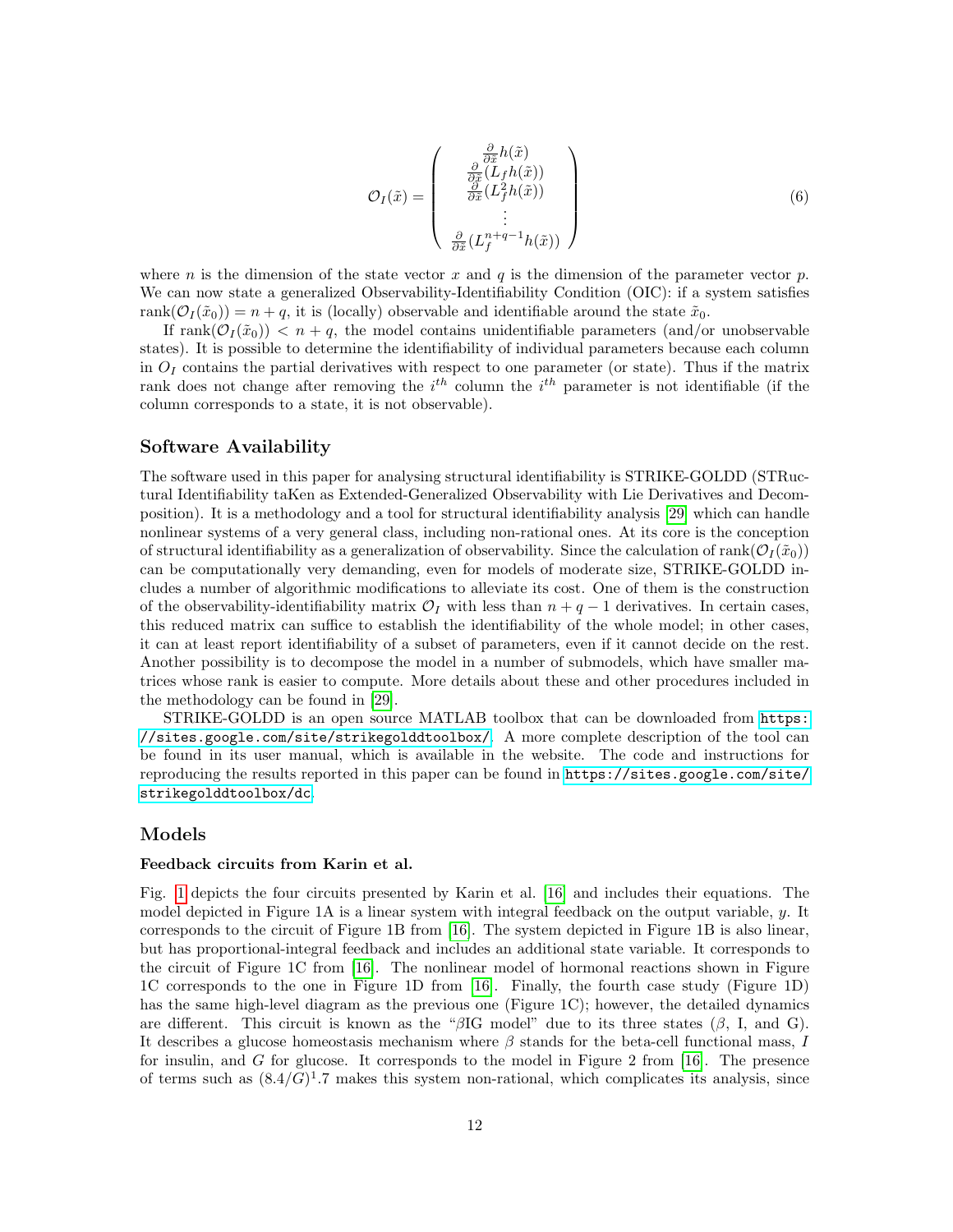many structural identifiability methods can only deal with rational models. However, it is possible to analyse non-rational systems such as this one with the STRIKE-GOLDD tool described above.

#### Bolie models of blood glucose regulation

Bolie [\[5\]](#page-12-8) proposed the following model, which we have taken from [\[10\]](#page-12-4):

$$
\begin{array}{rcl}\n\dot{q}_1 &=& p_1 \cdot q_1 - p_2 \cdot q_2 + \delta \\
\dot{q}_2 &=& p_3 \cdot q_2 + p_4 \cdot q_1 \\
y &=& \frac{q_1}{V_p}\n\end{array} \tag{7}
$$

Here  $x_1$  and  $x_2$  are the deviations of blood plasma glucose and insulin masses from their fasting levels,  $\delta$  is an impulsive injection of glucose,  $V_p$  is the plasma volume, and  $p_1$ ,  $p_2$ ,  $p_3$ , and  $p_4$ are parameters describing distribution and interactions of glucose and insulin. We refer to the formulation above as "Bolie A".

A different version, which we call "Bolie B", consists of the same equations plus an additional measured variable, that is, not only plasma glucose concentration  $(y_1 = \frac{q_1}{V_p})$  but also insulin  $(y_2 =$  $\frac{q_2}{V_p}$ ) are measured.

Finally, a third variant of this model, referred to as "Bolie C" in the main text, is simply the same as the "Bolie A" described above but with only three unknown parameters  $(p_3, p_4,$  and  $V_p)$ ; that is, if  $p_1$  and  $p_2$  are considered as known constants.

All parameters in "Bolie A" are structurally unidentifiable, while in "Bolie B" and "Bolie C" they are identifiable.

## References

- <span id="page-12-0"></span>[1] U. Alon, M. G. Surette, N. Barkai, and S. Leibler. Robustness in bacterial chemotaxis. Nature, 397(6715):168–171, 1999.
- <span id="page-12-6"></span>[2] M. Ashyraliyev, Y. Fomekong-Nanfack, J.A. Kaandorp, and J.G. Blom. Systems biology: parameter estimation for biochemical models. FEBS J., 276(4):886–902, 2008.
- <span id="page-12-1"></span>[3] N. Barkai and S. Leibler. Robustness in simple biochemical networks. Nature, 387(6636):913, 1997.
- <span id="page-12-3"></span>[4] R. Bellman and K. J. Åström. On structural identifiability. *Math. Biosci.*,  $7(3):329-339, 1970$ .
- <span id="page-12-8"></span>[5] V. W. Bolie. Coefficients of normal blood glucose regulation. J. Appl. Physiol., 16(5):783–788, 1961.
- <span id="page-12-2"></span>[6] C. Briat, A. Gupta, and M. Khammash. Antithetic integral feedback ensures robust perfect adaptation in noisy biomolecular networks. Cell Syst., 2(1):15–26, 2016.
- <span id="page-12-5"></span>[7] O.-T. Chiş, J. R. Banga, and E. Balsa-Canto. Structural identifiability of systems biology models: a critical comparison of methods. PLoS One, 6(11):e27755, 2011.
- <span id="page-12-7"></span>[8] C. Cobelli and J. DiStefano III. Parameter and structural identifiability concepts and ambiguities: a critical review and analysis. Amer. J. Physiol.-Regul. Integr. Compar. Physiol., 239(1):R7–R24, 1980.
- <span id="page-12-9"></span>[9] J. DiStefano III. On the relationships between structural identifiability and the controllability, observability properties. IEEE Trans. Autom. Control, 22(4):652–652, 1977.
- <span id="page-12-4"></span>[10] J. DiStefano III. Dynamic systems biology modeling and simulation. Academic Press, 2015.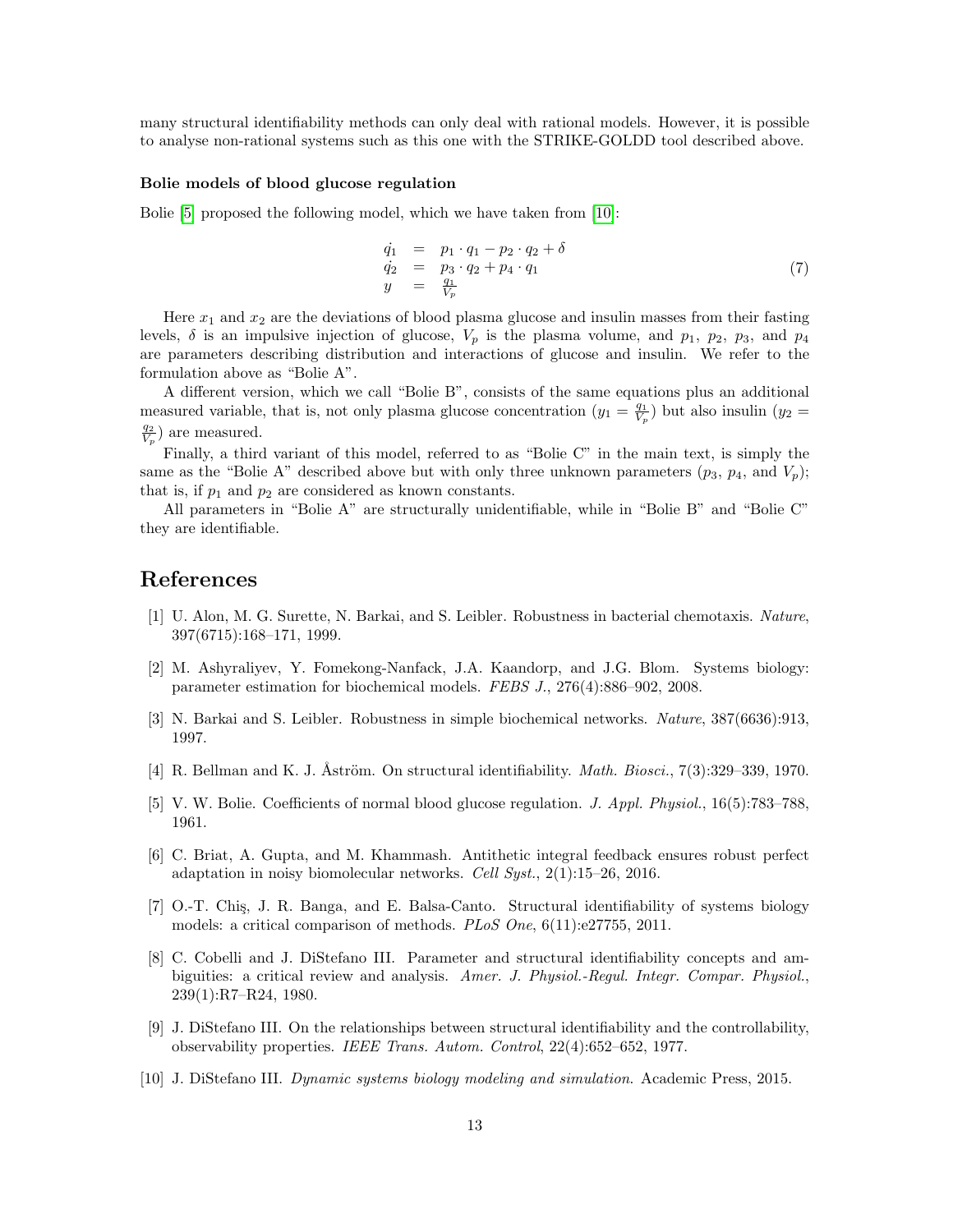- <span id="page-13-7"></span>[11] T. R.B. Grandjean, M. J. Chappell, J. W.T. Yates, and N. D. Evans. Structural identifiability analyses of candidate models for in vitro Pitavastatin hepatic uptake. Comput. Methods Programs Biomed., 114(3):e60–e69, 2014.
- <span id="page-13-18"></span>[12] R. Hermann and A. J. Krener. Nonlinear controllability and observability. IEEE Trans. Autom. Control, 22(5):728–740, 1977.
- <span id="page-13-6"></span>[13] J. A. Jacquez and P. Greif. Numerical parameter identifiability and estimability: Integrating identifiability, estimability, and optimal sampling design. *Math. Biosci.*,  $77(1):201-227$ , 1985.
- <span id="page-13-14"></span>[14] D. L.I. Janzén, L. Bergenholm, M. Jirstrand, J. Parkinson, J. Yates, N. D. Evans, and M. J. Chappell. Parameter identifiability of fundamental pharmacodynamic models. Frontiers Physiol., 7, 2016.
- <span id="page-13-11"></span>[15] K. Jaqaman and G. Danuser. Linking data to models: data regression. Nat. Rev. Mol. Cell Biol., 7(11):813–819, 2006.
- <span id="page-13-2"></span>[16] O. Karin, A. Swisa, B. Glaser, Y. Dor, and U. Alon. Dynamical compensation in physiological circuits. Mol. Syst. Biol., 12(11):886, 2016.
- <span id="page-13-3"></span>[17] L. Ljung and T. Glad. On global identifiability for arbitrary model parametrizations. Automatica, 30(2):265–276, 1994.
- <span id="page-13-0"></span>[18] W. Ma, A. Trusina, H. El-Samad, W. A. Lim, and C. Tang. Defining network topologies that can achieve biochemical adaptation. Cell, 138(4):760–773, 2009.
- <span id="page-13-8"></span>[19] H. Miao, X. Xia, A. S. Perelson, and H. Wu. On identifiability of nonlinear ODE models and applications in viral dynamics.  $SIAM$   $Rev$ ,  $53(1):3-39$ ,  $2011$ .
- <span id="page-13-9"></span>[20] A. Raue, J. Karlsson, M. P. Saccomani, M. Jirstrand, and J. Timmer. Comparison of approaches for parameter identifiability analysis of biological systems. Bioinformatics, 30(10):1440–1448, 2014.
- <span id="page-13-15"></span>[21] E. D. Sontag. Mathematical control theory: deterministic finite dimensional systems, volume 6. Springer Science & Business Media, 2013.
- <span id="page-13-4"></span>[22] E. D. Sontag. Dynamic compensation, parameter identifiability, and equivariances. bioRxiv, page 095828, 2016.
- <span id="page-13-1"></span>[23] J Stelling, U. Sauer, Z. Szallasi, F. J. Doyle, and J. Doyle. Robustness of cellular functions. Cell, 118(6):675–685, 2004.
- <span id="page-13-12"></span>[24] N.A.W. van Riel. Dynamic modelling and analysis of biochemical networks: mechanism-based models and model-based experiments. Briefings Bioinf., 7(4):364-374, 2006.
- <span id="page-13-16"></span>[25] M. Vidyasagar. Nonlinear systems analysis. Prentice Hall, Englewood Cliffs, NJ, 1993.
- <span id="page-13-10"></span>[26] A. F. Villaverde and A. Barreiro. Identifiability of large nonlinear biochemical networks. MATCH Commun. Math. Comput. Chem., 76(2):259–276, 2016.
- <span id="page-13-17"></span>[27] A. F. Villaverde and J. R. Banga. Reverse engineering and identification in systems biology: strategies, perspectives and challenges. J. R. Soc. Interface, 11(91):20130505, 2014.
- <span id="page-13-5"></span>[28] A. F. Villaverde and J. R. Banga. Dynamical compensation in biological systems as a particular case of structural non-identifiability. arXiv, 1701.02562, 2017.
- <span id="page-13-13"></span>[29] A. F. Villaverde, A. Barreiro, and A. Papachristodoulou. Structural identifiability of dynamic systems biology models. PLOS Comput. Biol., 12(10):e1005153, 2016.